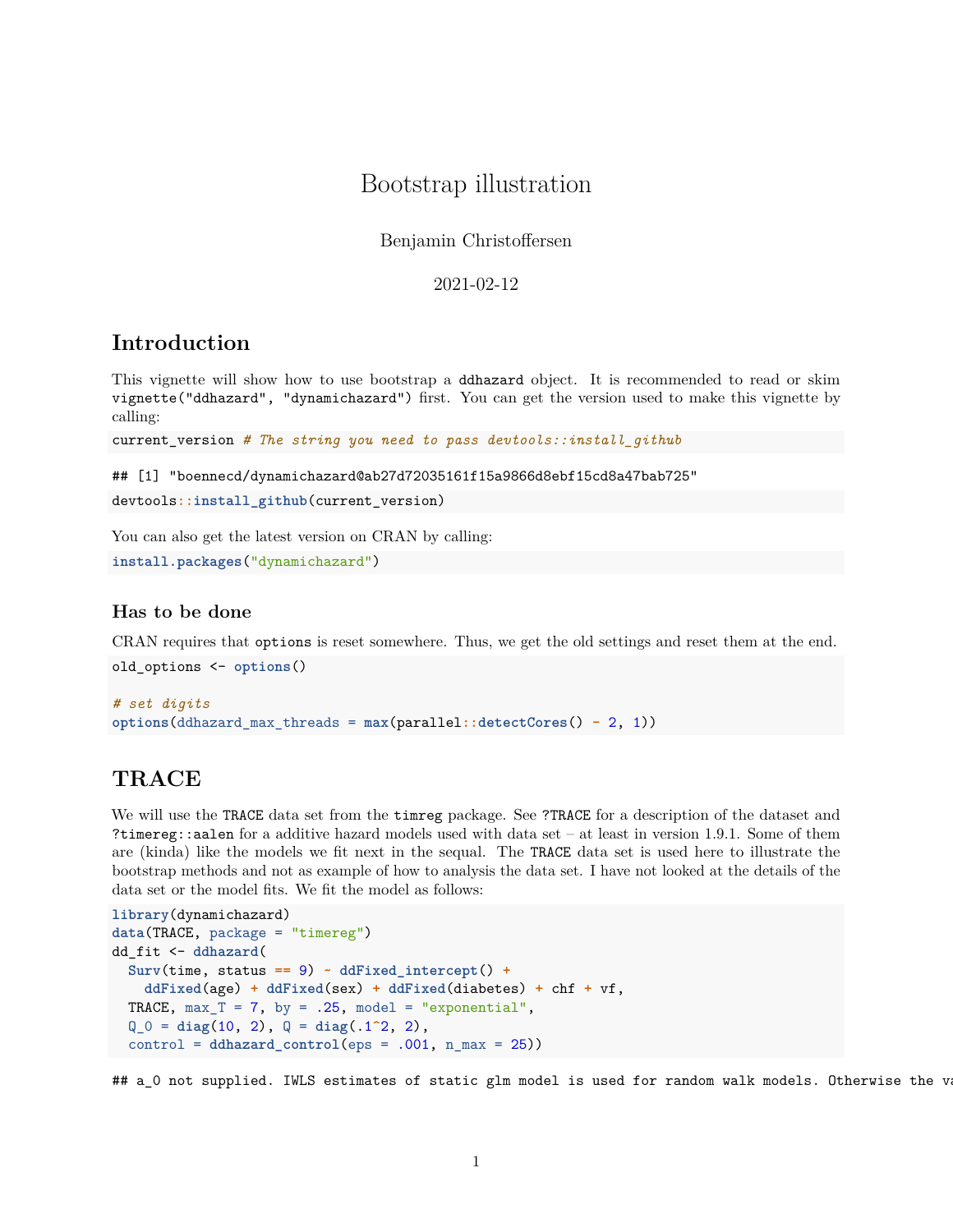We use the exponential arrival times models with the extended Kalman filter (the default) estimation method. A plot of the estimates is given below. The dashed lines are 95% point-wise confidence intervals using the variances estimates from the Extended Kalman filter with smoothing





```
summary(dd_fit)
```

```
## Call:
## ddhazard(formula = Surv(time, status == 9) ~ ddFixed_intercept() +
## ddFixed(age) + ddFixed(sex) + ddFixed(diabetes) + chf + vf,
## data = TRACE, model = "exponential", by = 0.25, max_T = 7,
## Q_0 = diag(10, 2), Q = diag(0.1^2, 2), control = ddhazard_countrol(eps = 0.001,## n_max = 25))
##
## 'exponential' model fitted with the 'EKF' method in 19 iterations of the EM algorithm.
##
## Smoothed time-varying coefficients are:
## chf sd vf sd
## 0.00 1.70950193 0.24337394 2.15710647 0.3415211
## 0.75 0.76306761 0.09438822 1.02734147 0.1455356
## 1.50 0.30781226 0.13981459 0.26484347 0.2418010
## 2.25 0.38133351 0.14453683 0.29675565 0.2639489
## 3.00 0.26332240 0.15698279 0.12343800 0.2920732
```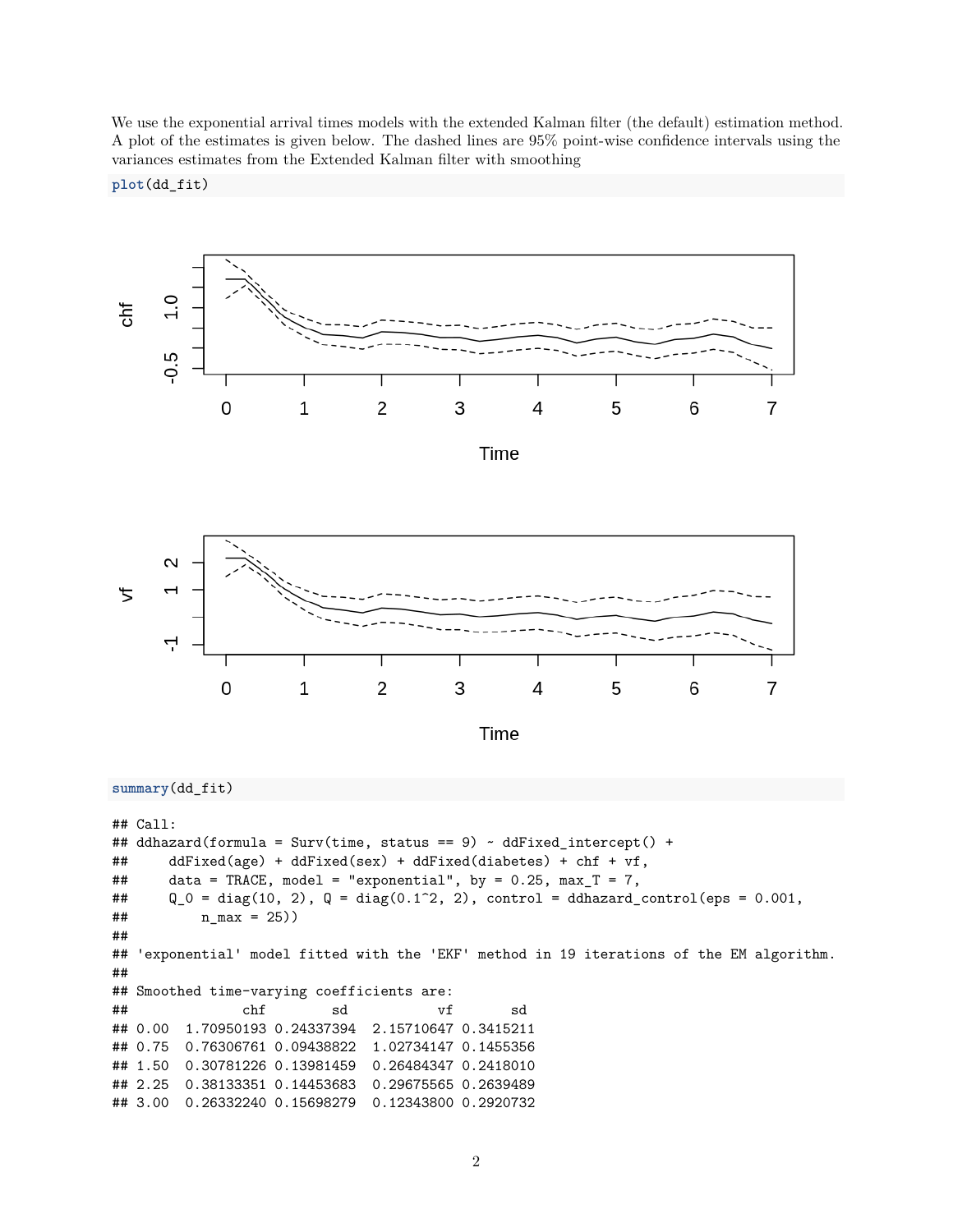## 4.00 0.31451983 0.16521643 0.17376623 0.3111066 ## 4.75 0.22839484 0.17777955 0.02797998 0.3372086 ## 5.50 0.09962127 0.17998873 -0.15218903 0.3572790 ## 6.25 0.34226679 0.19162187 0.19571998 0.3963496 ## 7.00 -0.01399385 0.26664463 -0.23268303 0.5006394 ## ## The estimated diagonal entries of the covariance matrix in the state equation are: ## chf vf ## 0.2147913 0.4115283 ## ## The estimated fixed effects are: ## (Intercept) age sex diabetes ## -6.76556920 0.06120493 0.17884482 0.48937436 ## ## 1878 individuals used in estimation with 938 observed events.

#### **Sampling individuals**

We can bootstrap the estimates in the model by using the **ddhazard** boot function as done below:

```
set.seed(7451)
R <- 999 # number of bootstrap samples
boot_out <- ddhazard_boot(dd_fit, R = R)
```
The list has the same structure and class as the list returned by **boot::boot** a few other elements:

```
class(boot_out)
## [1] "ddhazard_boot" "boot"
str(boot_out)
## List of 12
## $ t0 : Named num [1:62] 1.714 1.714 1.231 0.759 0.513 ...
## ..- attr(*, "names")= chr [1:62] "chf:t0" "chf:t1" "chf:t2" "chf:t3" ...
## $ t : num [1:999, 1:62] 1.73 1.85 1.52 1.8 1.77 ...
## ..- attr(*, "dimnames")=List of 2
## .. ..$ : NULL
## .. ..$ : chr [1:62] "chf:t0" "chf:t1" "chf:t2" "chf:t3" ...
## $ R : num 999
## $ data : Named num [1:1878] 1 1 1 1 1 1 1 1 1 1 ...
## ..- attr(*, "names")= chr [1:1878] "1" "2" "3" "4" ...
## $ seed : int [1:626] 403 624 -1318928793 -836455556 -1543698867 826078378 2061930019 -1376085752
## $ statistic:function (data, ran.gen)
## ..- attr(*, "srcref")= 'srcref' int [1:8] 104 16 195 3 16 3 1331 1422
## .. ..- attr(*, "srcfile")=Classes 'srcfilealias', 'srcfile' <environment: 0x0000000022e99348>
## $ sim : chr "ordinary"
## $ call : language boot(data = data, statistic = statistic, R = R, sim = ifelse(do_sample_weight
## $ stype : chr "i"
## $ strata : Factor w/ 1 level "1": 1 1 1 1 1 1 1 1 1 1 ...
## $ weights : num [1:1878] 0.000532 0.000532 0.000532 0.000532 0.000532 ...
## $ t_names : chr [1:62] "chf:t0" "chf:t1" "chf:t2" "chf:t3" ...
## - attr(*, "class")= chr [1:2] "ddhazard_boot" "boot"
## - attr(*, "boot_type")= chr "boot"
```
Above, we bootstrap the model by sampling the individuals. I.e. individuals will have weights of 0*,* 1*,* 2*, . . .* in the estimation. We can plot 95% confidence bounds from the bootstrap coefficients with the percentile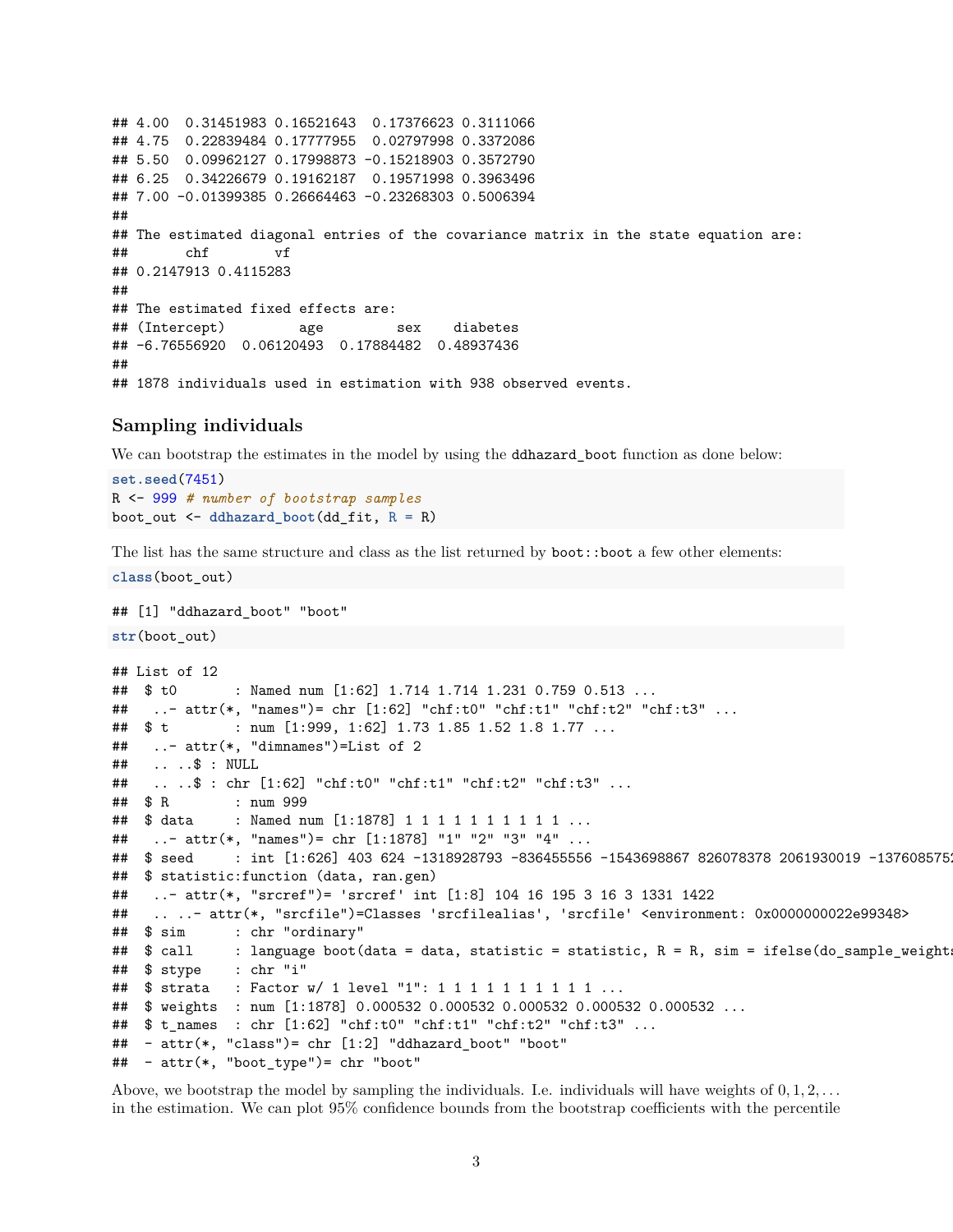bootstrap method as follows:

**plot**(dd\_fit, ddhazard\_boot = boot\_out, level = 0.95)



## Only plotting 50 of the boot sample estimates

The completely black line is the original estimates, the dashed lines are 5% and 95% quantiles of the bootstrap coefficient taken at each point and the transparent black lines each represent a bootstrap estimate. Linear interpolation on the normal quantile scale is used if we do not have a quantile that match exactly.

### **Fixed effects**

Recall that the fixed effects are estimated to be:

dd\_fit**\$**fixed\_effects

## (Intercept) age sex diabetes ## -6.76556920 0.06120493 0.17884482 0.48937436

We can get confidence bounds for these with the boot.ci function from the boot library as shown below:

**library**(boot)

```
# print confidence intervals for
colnames(boot_out$t)[ncol(boot_out$t)] # this variable
```
## [1] "diabetes"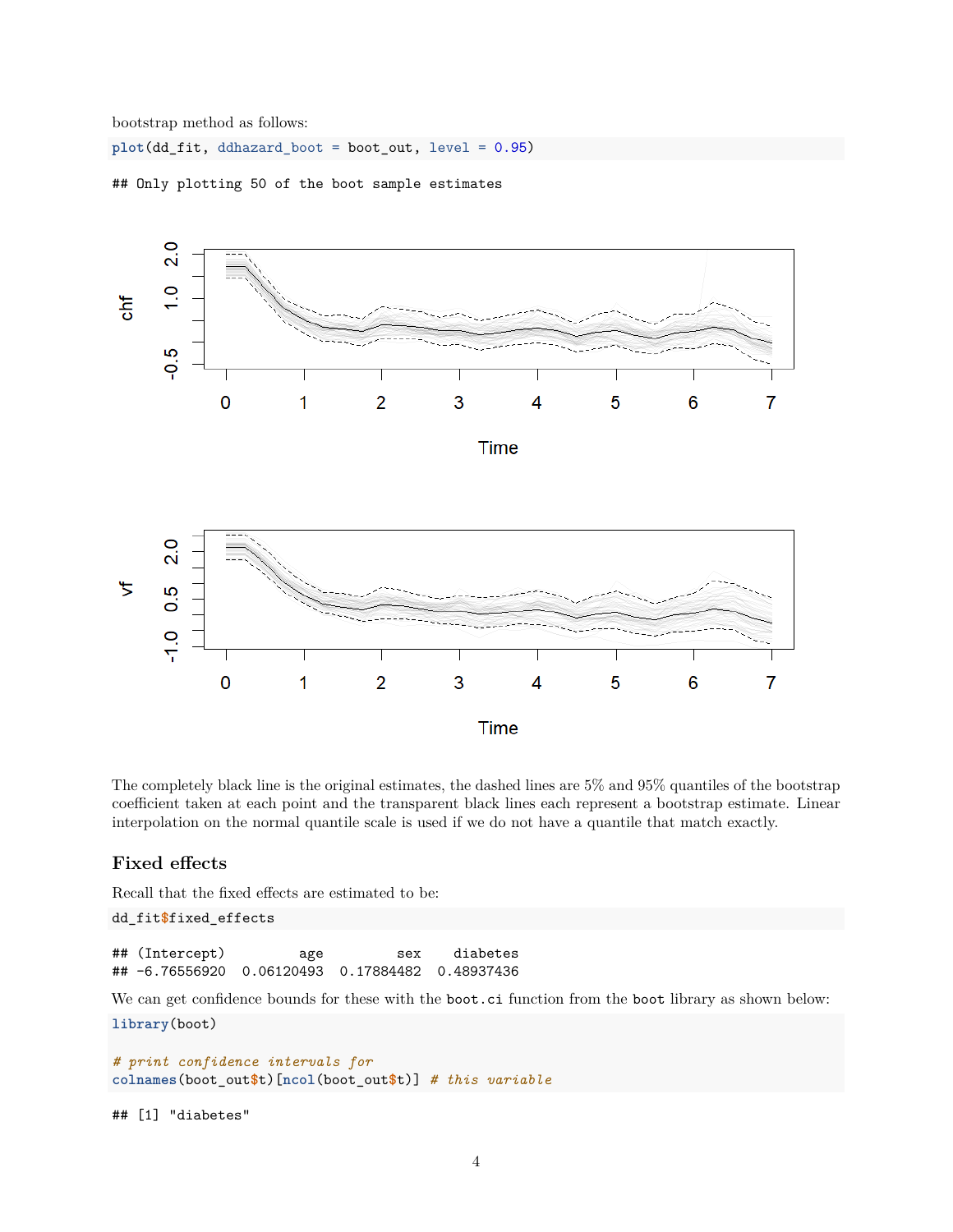```
boot.ci(
 boot_out, index = ncol(boot_out$t), type = c("norm", "basic", "perc"))
## BOOTSTRAP CONFIDENCE INTERVAL CALCULATIONS
## Based on 999 bootstrap replicates
##
## CALL :
## boot.ci(boot.out = boot_out, type = c("norm", "basic", "perc"),
## index = ncol(boot_out$t))
##
## Intervals :
## Level Normal Basic Percentile
## 95% ( 0.2765, 0.6876 ) ( 0.2706, 0.6821 ) ( 0.2971, 0.7086 )
## Calculations and Intervals on Original Scale
```
#### **Strata**

You can provide a strata variable to perform stratified sampling. This is done by setting the strata argument in the call to ddhazard\_boot. Notice that this has to be on an individual level (one indicator variable per individual) not observation level (not one indicator variable per row in the data set). You can use the unique\_id argument to match the individual entries with the entries in strata. Though, this is not needed for this data set as we do not have time-varying covariates. As an example, we stratify by the chf value below:

```
# all observations are unique. I.e. all other individuals have one record.
# Otherwise we had to make a strata with an entry for each individual -- not
# each record in the data.frame used in the estimation
sum(duplicated(TRACE$id))
```
## [1] 0

```
# use strafied bootstrap
set.seed(101)
boot_out_with_strata <- ddhazard_boot(
  dd_fit, R = R, unique_id = TRACE$id, strata = TRACE$chf)
```

```
plot(dd_fit, ddhazard_boot = boot_out_with_strata, level = 0.95)
```
## Only plotting 50 of the boot sample estimates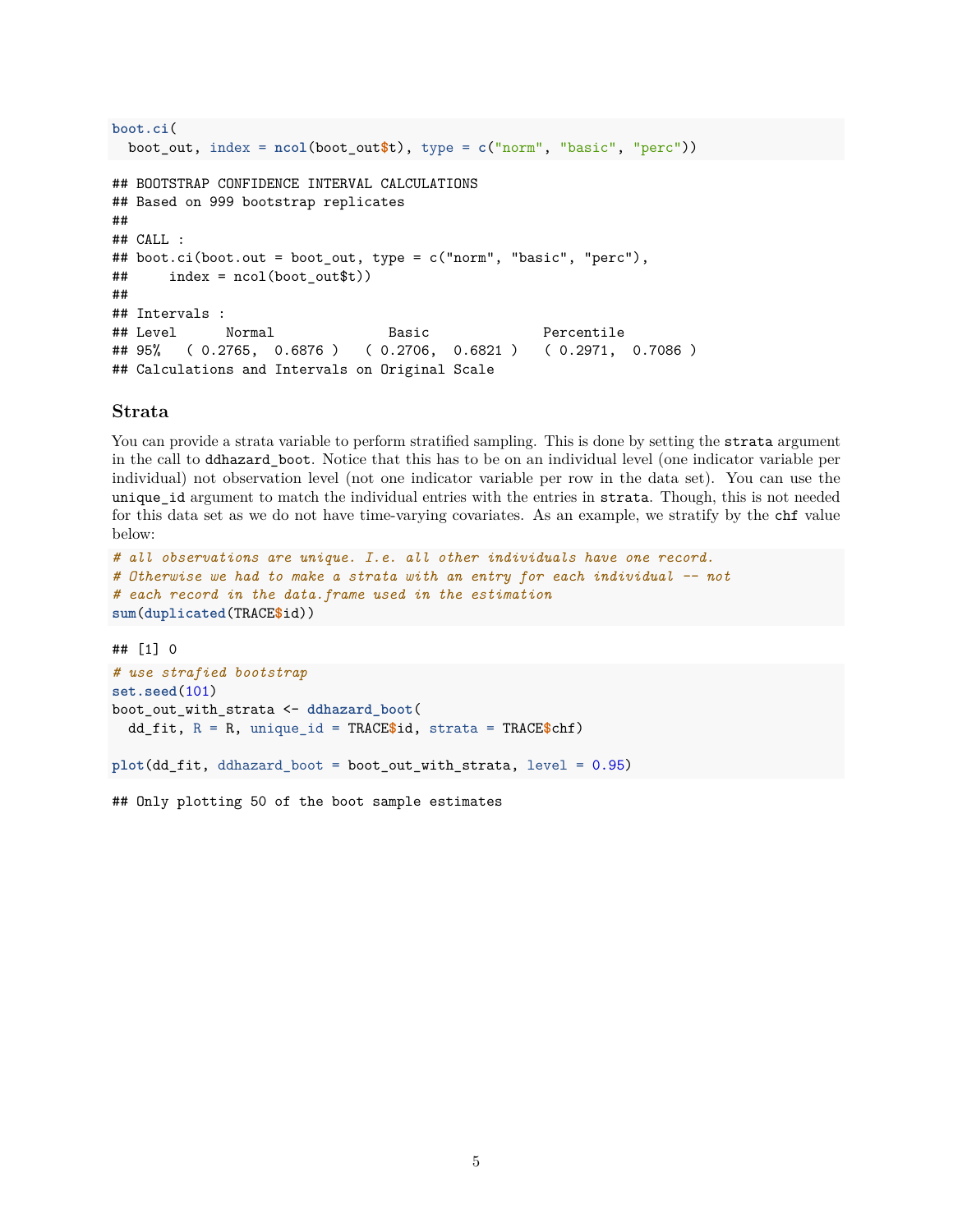

### **Boot envelope**

We may also want to get simultaneous confidence intervals. An easy way to get such confidence intervals is with the envelope function in the boot library. For instance, we can get simultaneous confidence intervals for the vf coefficient as follows:

```
# find the indices that correspondents to the coefficient we want
is_vf <- grep("^vf:", colnames(boot_out$t))
# use the envelope
envelopes <- envelope(boot_out, level = 0.95 ,index = is_vf)
# plot curves
plot(dd_fit, ylim = c(-1.5, 4),
     cov_index = grep("^vf$", colnames(dd_fit$state_vecs)))
lines(dd_fit$times, envelopes$point[1, ], col = "blue")
lines(dd_fit$times, envelopes$point[2, ], col = "blue")
lines(dd_fit$times, envelopes$overall[1, ], col = "red")
lines(dd_fit$times, envelopes$overall[2, ], col = "red")
```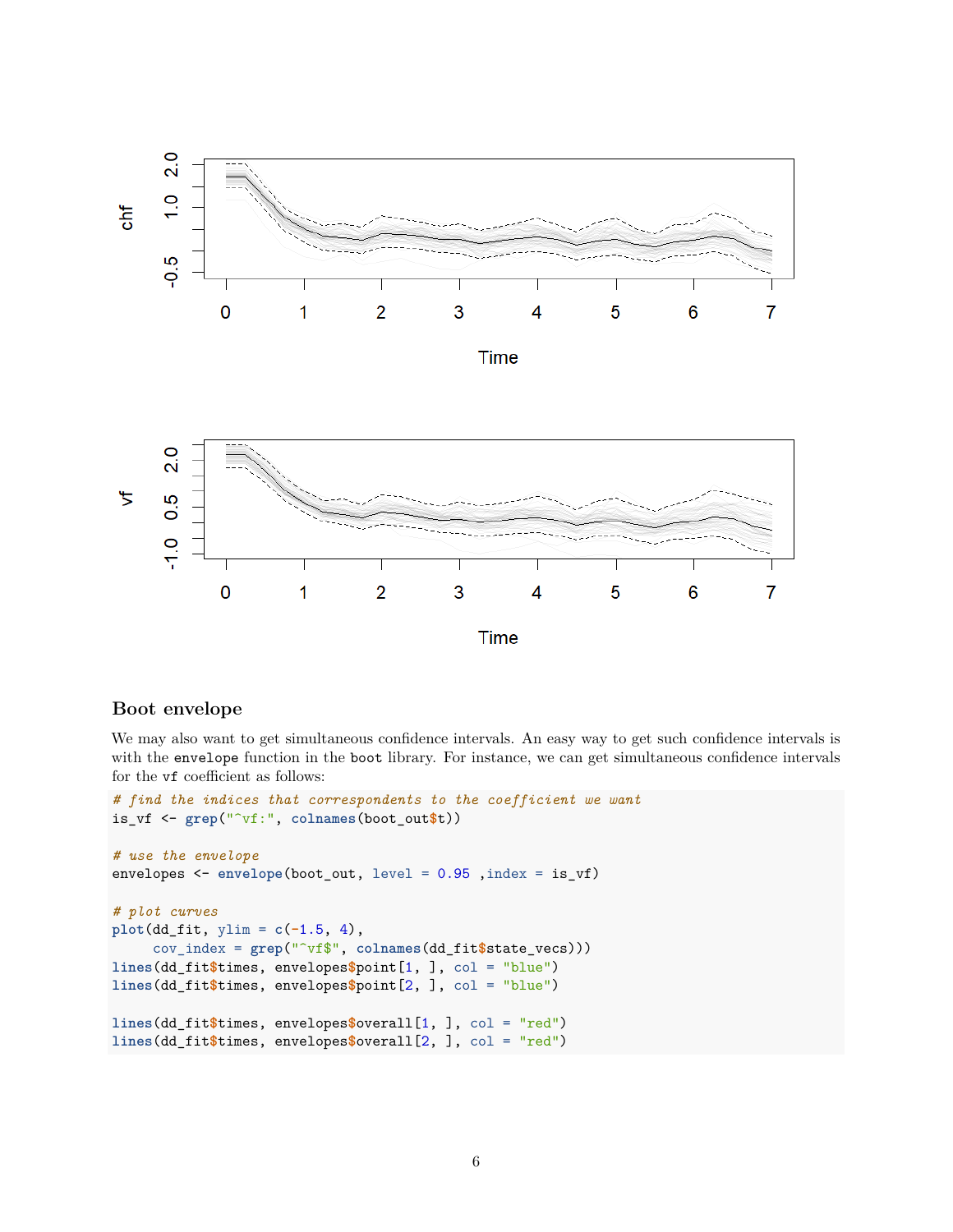

The dashed black lines are from the smoothed covariance matrix. The blue lines are pointwise confidence intervals using the percentile method from the envelope function. The red line is the simultaneous confidence bounds using the envelope method in equation (4.17) of Davison & Hinkley (1997). The latter curves are formed by creating an envelope over each of the pointwise confidence intervals and hence the name.

## **How good is the coverage**

In this section, we will test the coverage of the pointwise confidence intervals using the smoothed covariance matrix and the bootstrap percentile method. We will test these in a simulation study where:

- The coefficients are drifting deterministically with a some normal noise added to them.
- Individuals have time invariant covariates.

The simulation is to mimic a situation where we assume that the coefficients are not random (as the model implies) but we do not know the shape of the coefficient curves across time. We setup the parameters for the experiment below and plot the coefficients without noise:

```
tmax <- 22 # Number of periods
n_start_grps <- 3 # Number of "start group" - see text
                            # Number of multiple of tmax - 1 in each
mlt <- 30 # start group
n <- (tmax - 1) * mlt * n_start_grps # Total number of individuals
n
```

```
## [1] 1890
```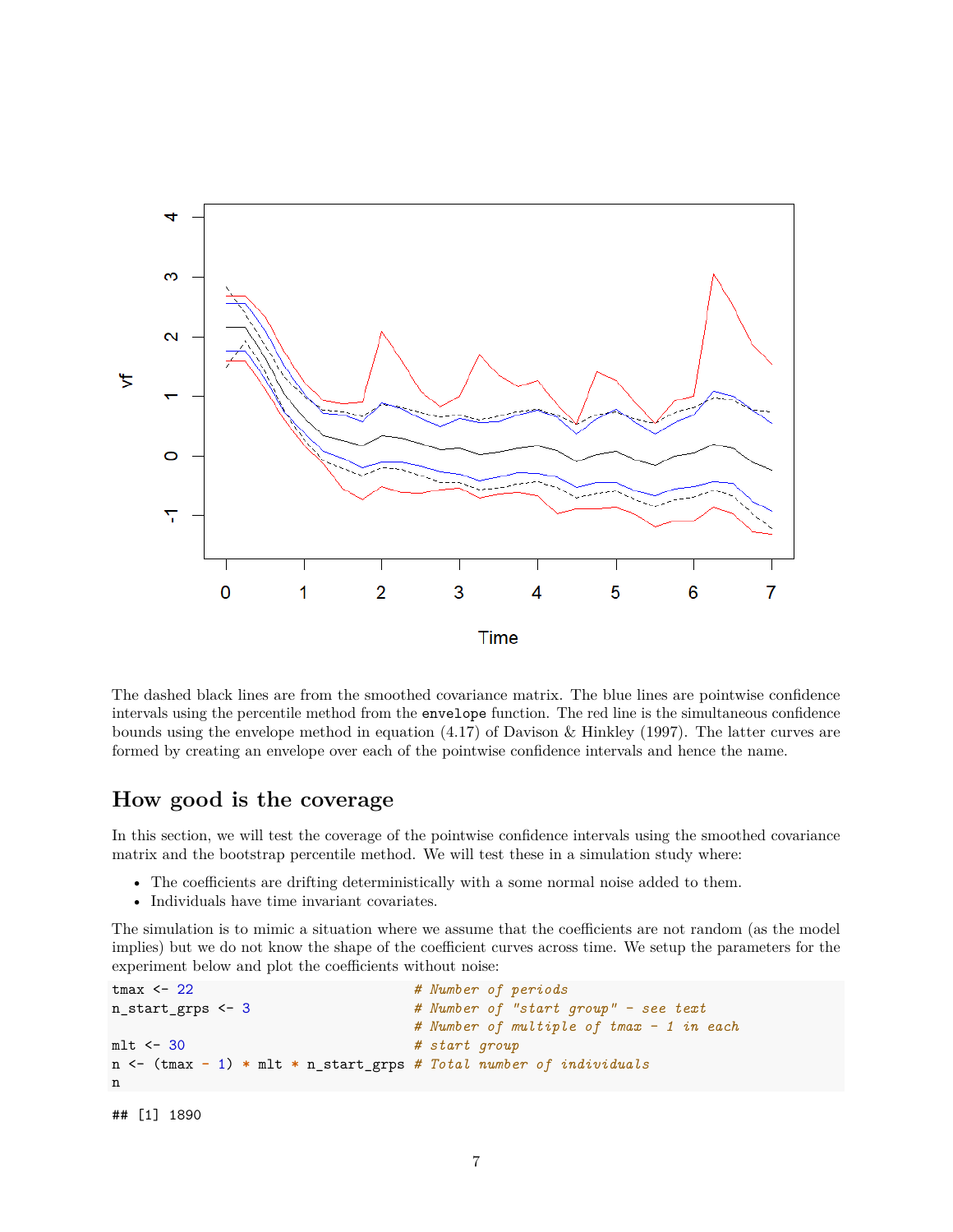```
# Define the noise free coefficients
beta <- cbind(
  x1 = rep(-2, (tmax - 1) + 1),x^2 = (0:(\text{tmax} - 1) - (\text{tmax} - 1)/2) / ((\text{tmax} - 1) / 2),x3 = ((tmax - 1):0 - (tmax - 1)/2) / ((tmax - 1) / 2),
  x4 = - \sin(pi / 7 * (0:(tmax - 1))),x5 = sin(pi / 7 * (0:(tmax - 1))))
# Plot noise free coefficients
cols <- c("#BC5C00", "#BEBE00", "#23BC00", "#0082BC", "#3500C1")
matplot(beta, type = "l", lty = 1, ylab = "coefficient without noise",
        col = cols)
```


There will be a total of  $n = 1890$  individuals in groups of three. We start observing each group at time  $0$ , 7 and 14. I.e. we have random random delayed entry. We do so to have a "stable" number of individual through the experiment. The experiment ends after tmax = 22.

We add a bit of normally distributed noise to the coefficients with mean zero and standard deviation 0.1. The individuals' covariates are simulated from the uniform distribution from the range  $[-1, 1]$ . The function sim\_func is used to make the simulation. The definition of the function can be found in the markdown file for this vignette on the github site. We simulate a series below, illustrate the data matrix and plot the coefficients with noise added to them: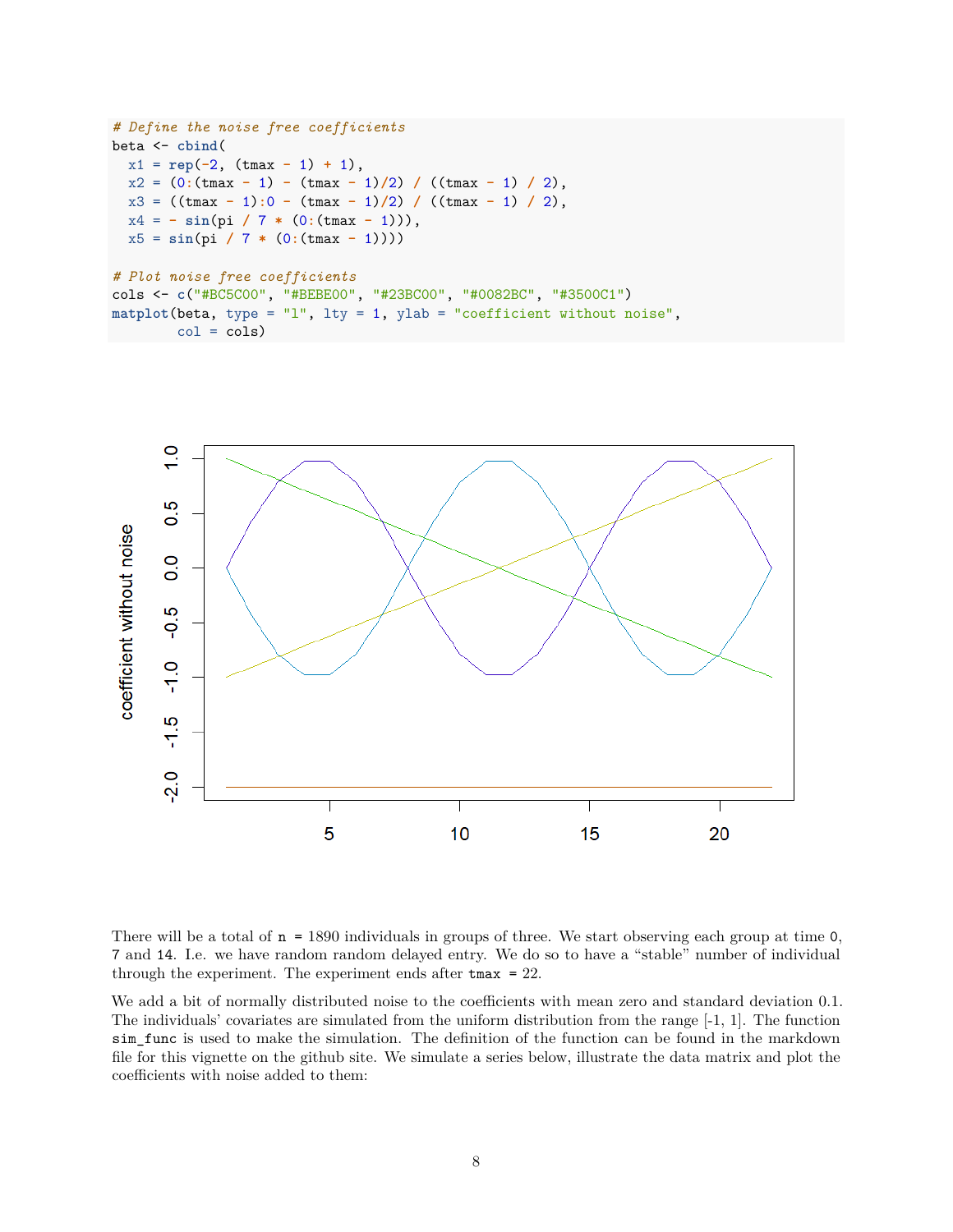*# Simulate* **set.seed**(122044) sim\_list <- **sim\_func**()

*# Show data matrix* **head**(sim\_list**\$**sims, 10)

| ##     |          |                | id tstart tstop x1 x2 x3 x4 x5 eta dies |    |              |  |                                                                                           |  |  |
|--------|----------|----------------|-----------------------------------------|----|--------------|--|-------------------------------------------------------------------------------------------|--|--|
| ## 1   |          | $\overline{1}$ | 14                                      |    |              |  | 16 1 0.18 -0.64 0.195 0.14 -1.8 TRUE                                                      |  |  |
| ## 2   |          | $2^{\circ}$    | 14                                      |    |              |  | 22 1 0.76 -0.14 -0.882 -0.80 -1.7 FALSE                                                   |  |  |
| ## 3   |          | 3 <sup>3</sup> | 14                                      |    |              |  | 16 1 0.58 0.48 0.921 0.50 -2.0 TRUE                                                       |  |  |
| ## $4$ |          | 4              | 14                                      |    |              |  | 22 1 -0.78 0.69 0.995 0.29 -2.5 FALSE                                                     |  |  |
| ## 5   |          | 5              | 14                                      |    |              |  | 22 1 -0.51 0.80 0.290 0.79 -2.4 FALSE                                                     |  |  |
| ## 6   |          | 6              | 14                                      |    |              |  | 22 1 -0.27 0.62 0.962 0.94 -2.3 FALSE                                                     |  |  |
| ## 7   |          | $\overline{7}$ | 14                                      |    |              |  | 19 1 -0.84 0.96 0.816 -0.50 -2.5 TRUE                                                     |  |  |
| ## 8   |          | 8              | 14                                      |    |              |  | $22 \quad 1 \quad -0.58 \quad 0.62 \quad 0.969 \quad -0.34 \quad -2.4 \quad \text{FALSE}$ |  |  |
| ## 9   |          | 9              | 14                                      |    |              |  | 15 1 0.70 -0.87 0.763 -0.70 -1.5 TRUE                                                     |  |  |
|        | ## 10 10 |                | 14                                      | 17 | $\mathbf{1}$ |  | $0.59$ 0.23 0.063 -0.20 -1.9 TRUE                                                         |  |  |

**tail**(sim\_list**\$**sims, 10)

|              |                |  |  | ## id tstart tstop x1 x2 x3 x4 x5 eta dies |  |  |
|--------------|----------------|--|--|--------------------------------------------|--|--|
| ## 1881 1881 | $\overline{O}$ |  |  | 3 1 0.48 0.728 -0.834 0.91 -1.92 TRUE      |  |  |
| ## 1882 1882 | $\overline{0}$ |  |  | 12 1 -0.66 -0.385 0.084 -0.97 -1.66 TRUE   |  |  |
| ## 1883 1883 | $\overline{0}$ |  |  | 3 1 0.25 -0.908 0.246 0.40 -3.34 TRUE      |  |  |
| ## 1884 1884 | $\overline{0}$ |  |  | 10 1 0.92 $-0.243 -0.544 -0.98 -3.15$ TRUE |  |  |
| ## 1885 1885 | $\overline{0}$ |  |  | 16 1 -0.93 0.514 -0.878 -0.65 -0.45 TRUE   |  |  |
| ## 1886 1886 | $\overline{0}$ |  |  | 12 1 -0.90 -0.230 0.744 0.38 -1.47 TRUE    |  |  |
| ## 1887 1887 | $\overline{0}$ |  |  | 2 1 -0.21 -0.393 -0.621 -0.71 -2.14 TRUE   |  |  |
| ## 1888 1888 | $\overline{0}$ |  |  | 10 1 -0.50 -0.088 0.352 -0.87 -1.56 TRUE   |  |  |
| ## 1889 1889 | $\overline{0}$ |  |  | $5$ 1 -0.29 0.123 -0.142 0.55 -1.72 TRUE   |  |  |
| ## 1890 1890 | $\Omega$       |  |  | 14 1 0.83 0.294 0.643 0.02 -2.71 TRUE      |  |  |

*# Plot coefficients with noise*

```
matplot(sim_list$beta_w_err, type = "l", lty = 1, ylab = "coefficient with noise",
     col = cols)
```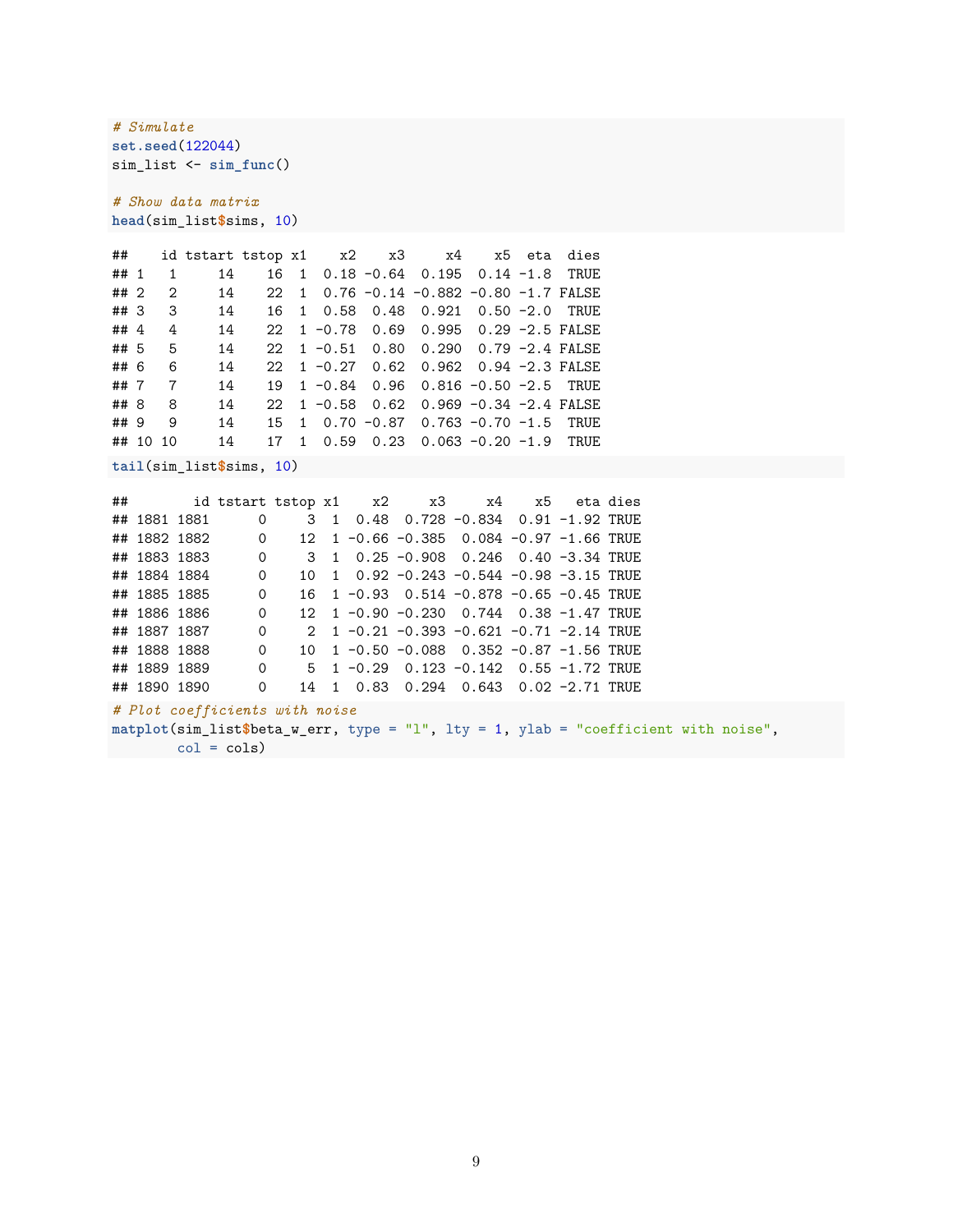

We are now able to estimate the model as follows:

```
# Estimate model
fit_expression <- expression({
  fit <- ddhazard(
    Surv(tstart, tstop, dies) ~ -1 + x1 + x2 + x3 + x4 + x5,
    data = sim_list$sims, id = sim_list$sims$id, max_T = tmax,
    by = 1, Q_0 = diag(1e4, 5), Q = diag(.1, 5),
    a_0 = rep(0, 5), control = ddhazard_control(eps = .001, n_max = 25))
})
eval(fit_expression)
# Plot estimates with pointwise confidence bounds from smoothed covariance
# matrix
for(i in 1:5){
  plot(fit, cov_index = i)
  points(sim_list$beta_w_err[, i], pch = 16, col = "red")
}
```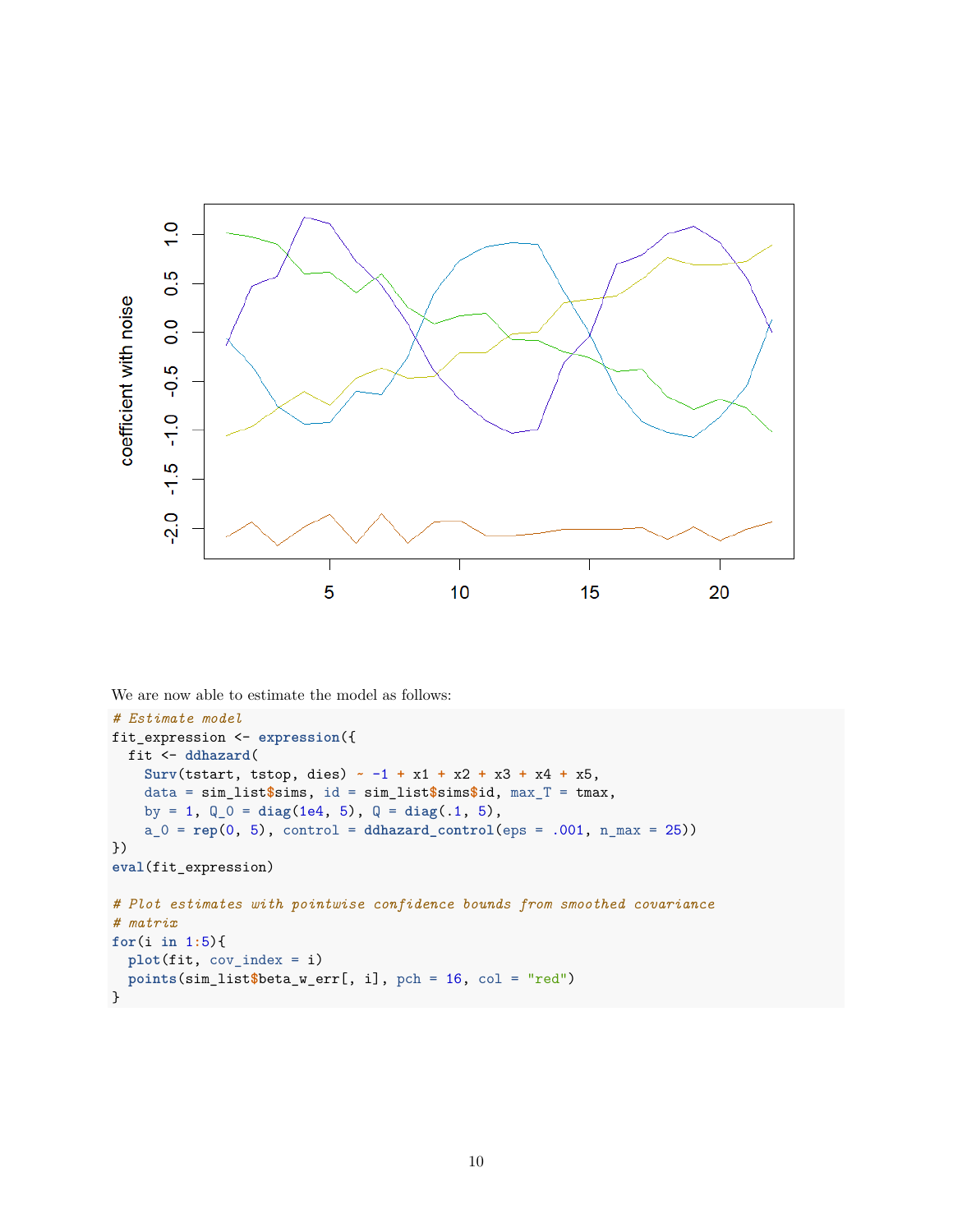

The plots shows the estimated coefficient with 95% pointwise confidence intervals from the smoothed covariance matrix. The dots are the actual values (i.e. those with noise added to them). A bootstrap estimate of the confidence bounds is made below:

```
# bootstrap with resampling individuals
boot_out <- ddhazard_boot(fit, R = 999)
# Plot estimated confidence bounds
for(i in 1:5){
  plot(fit, cov_index = i, ddhazard_boot = boot_out)
  points(sim_list$beta_w_err[, i], pch = 16, col = "red")
}
## Only plotting 50 of the boot sample estimates
## Only plotting 50 of the boot sample estimates
## Only plotting 50 of the boot sample estimates
## Only plotting 50 of the boot sample estimates
## Only plotting 50 of the boot sample estimates
```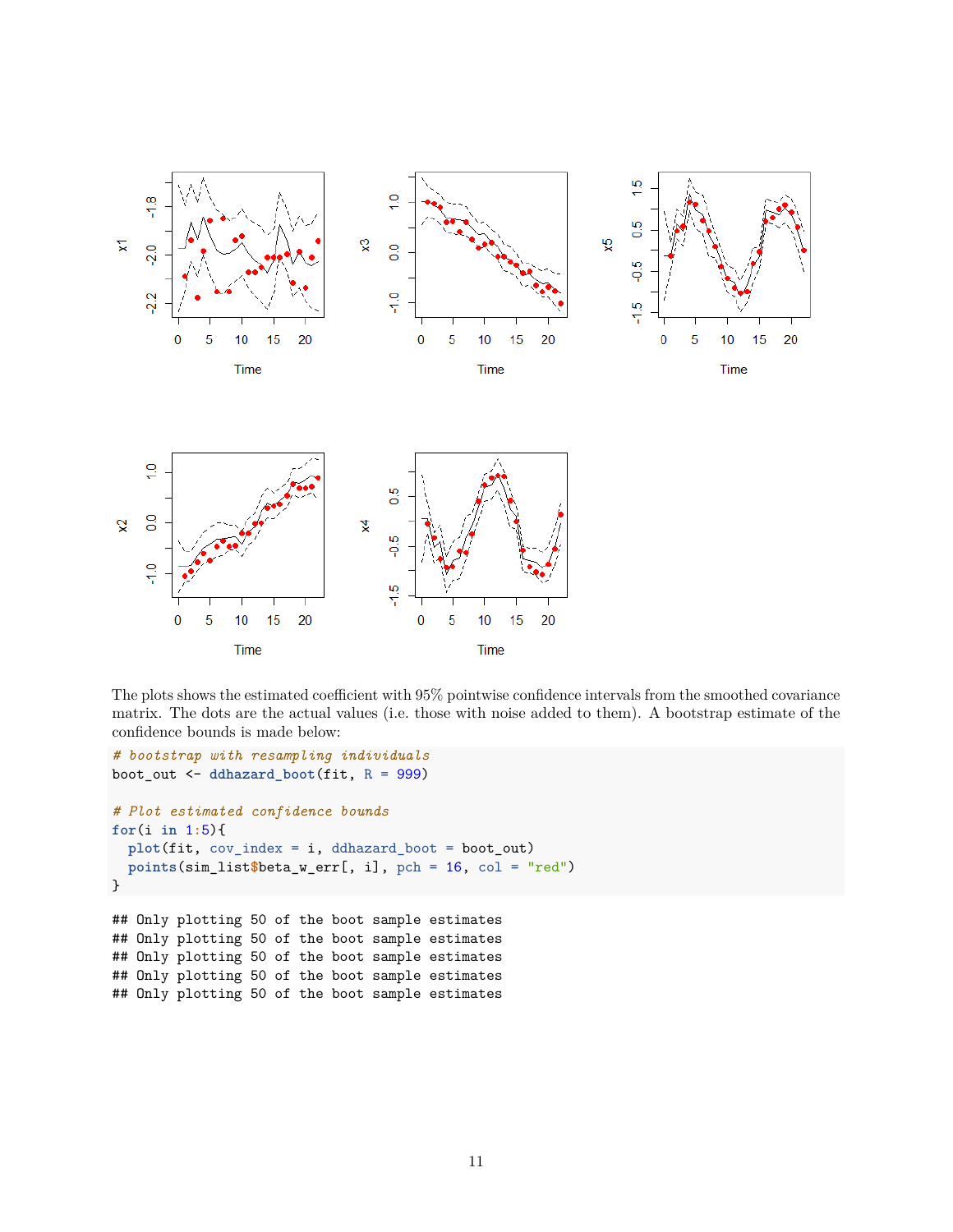

We can now pose the question how the pointwise coverage is for each coefficient. For this reason, we have defined the function compute\_coverage which is not included but can be found in the markdown for this vignette on the github site:

**compute\_coverage**(fit, boot\_out, sim\_list**\$**beta\_w\_err)

## \$smooth ## x1 x2 x3 x4 x5 ## 0.8181818 0.9545455 0.9545455 0.9545455 1.0000000 ## ## \$boot ## x1 x2 x3 x4 x5 ## 0.8181818 0.9545455 0.9090909 0.9545455 1.0000000

compute\_coverage outputs a list of the true coverage of the 95% confidence intervals from the smoothed covariance matrix and the percentile method from the bootstrap. That is, the fractions of red dots from the previous plot that are within the 95% confidence interval. The two elements of the list is for the the percentile method from the bootstrap. These are respectively the smooth and boot elements of the list. We can now repeat the above M times (defined below) as follows:

```
set.seed(520920)
R <- 999 # Number of bootstrap estimates in each trials
M <- 100 # Number of trials
```
*# Define matrix for output*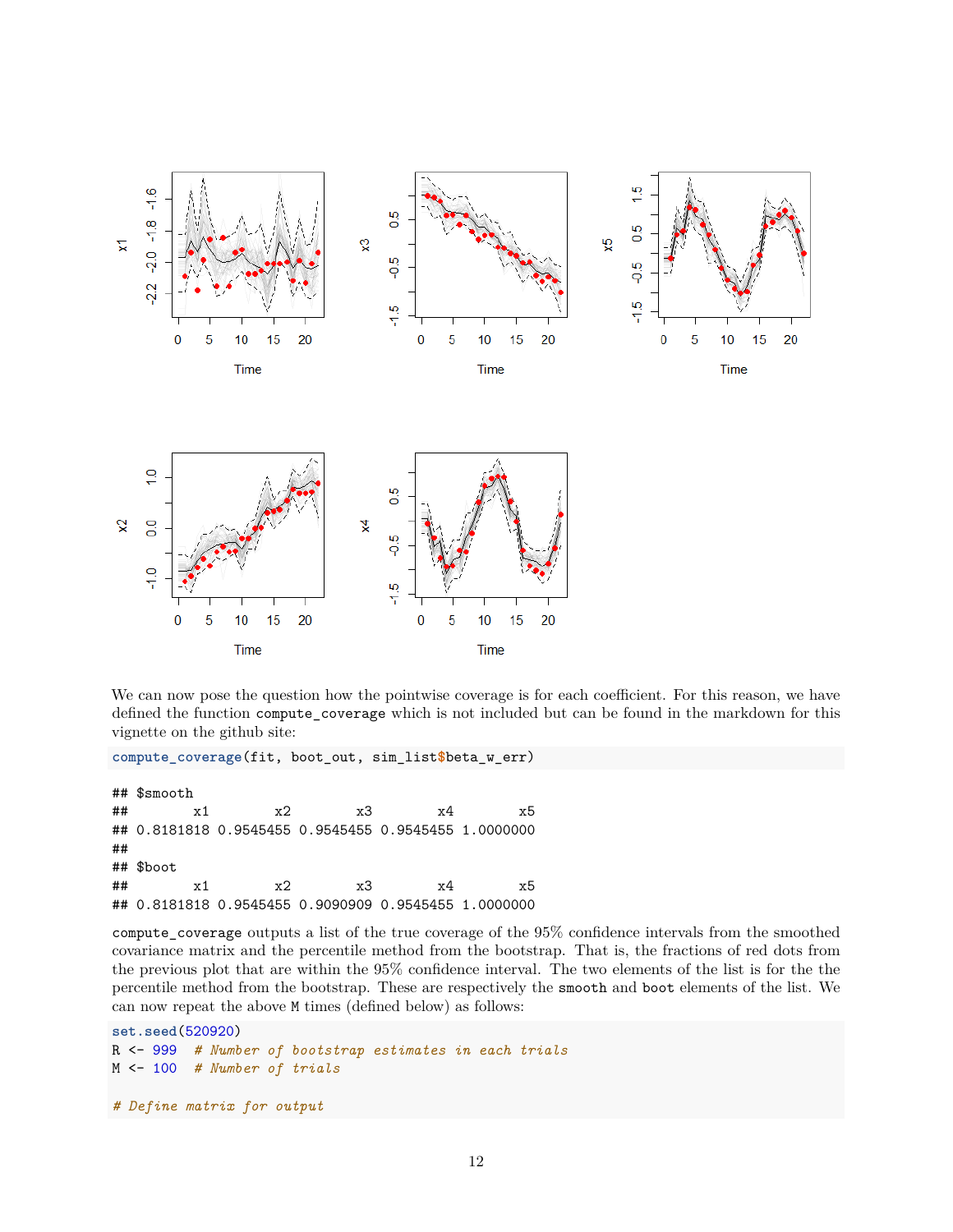```
coverage_boot <- coverage_smooth <- matrix(
 NA_real_, nrow = M, ncol = ncol(fit$state_vecs))
# Sometimes estimations fails. We use this counter to keep track of the number
# of times
n fails <-0LRs <- 1.1^(0:(-6)) # Learning rates to try in order to get a fit
# We save this as an epxression as we will re-run it later
boot_exp <- expression({
 for(i in 1:M){
   # Simulate data set
   sim_list <- sim_func()
   # Fit on whole data set
   did_succed <- F
   try({
     eval(fit_expression)
     did_succed <- T
   })
   if(!did_succed){
     n_fails <- n_fails + 1
     next
   }
    # Bootstrap fits
   boot_out <- ddhazard_boot(fit,
                              strata = as.factor(sim_list$sims$tstart),
                              do_stratify_with_event = FALSE,
                              do_sample_weights = FALSE, R = R,
                              LRs = LRs)
    # Compute coverage and add to output
   coverage <- compute_coverage(fit, boot_out, sim_list$beta_w_err)
   coverage_smooth[i, ] <- coverage$smooth
    coverage_boot[i, ] <- coverage$boot
  }
 })
eval(boot_exp)
n_fails # number of failed estimations
```
## [1] 0

The mean of the fraction of the overages for the two methods are printed below. That is, the mean of the fraction for each coefficient from each run that did not fail:

**colMeans**(coverage\_smooth, na.rm = TRUE)

## [1] 0.8122727 0.9481818 0.9500000 0.9468182 0.9400000

**colMeans**(coverage\_boot, na.rm = TRUE)

## [1] 0.8422727 0.9404545 0.9445455 0.9386364 0.9368182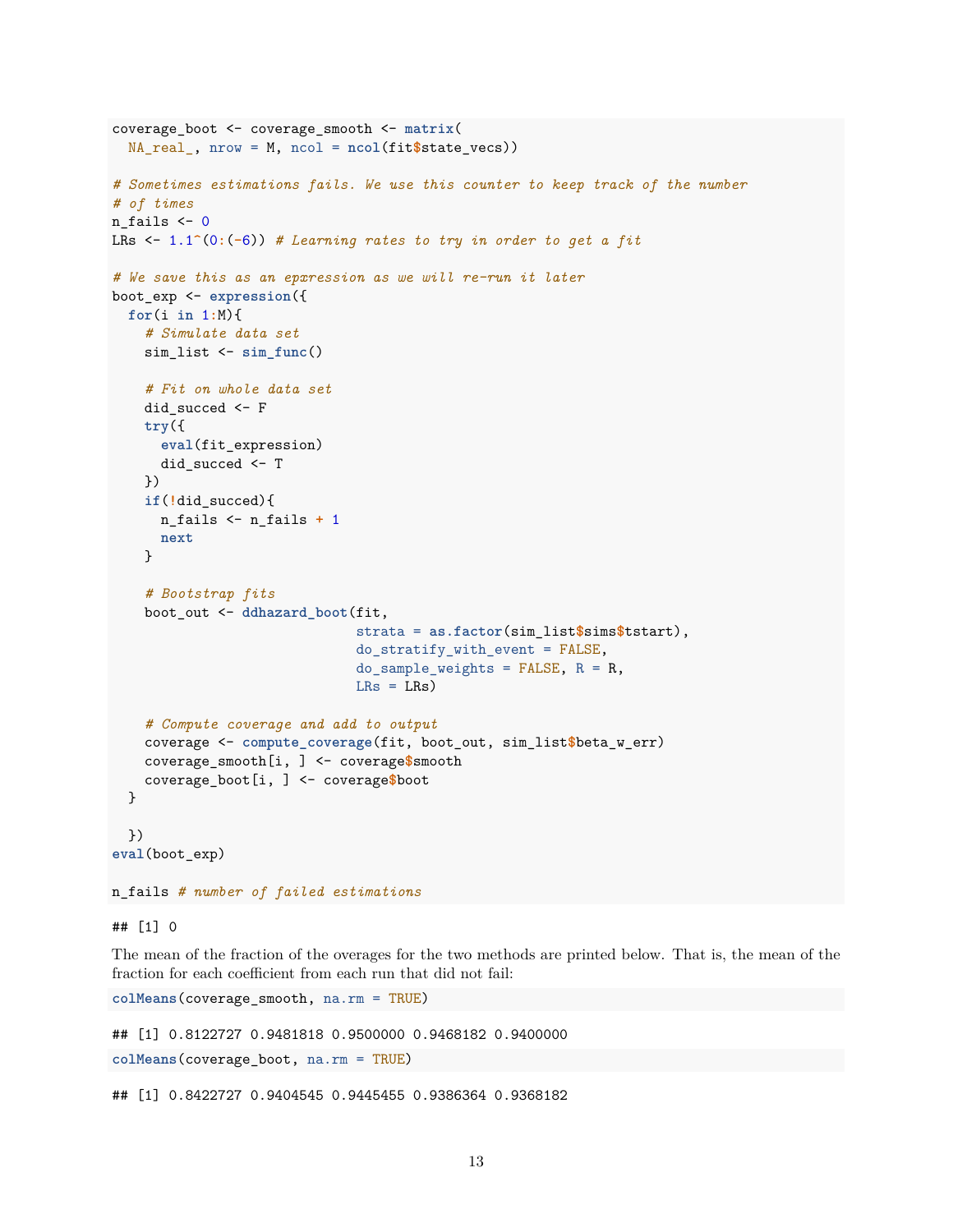Finally, we can make a boxplot of the fraction of coverage in each trail as follows:

**boxplot**(coverage\_smooth, ylim = **c**(.6, 1), main = "Smoothed covariance") **abline**(h = .95, lty = 1)



# **Smoothed covariance**

**boxplot**(coverage\_boot, ylim = **c**(.6, 1), main = "Bootstrap")  $abline(h = .95, 1ty = 1)$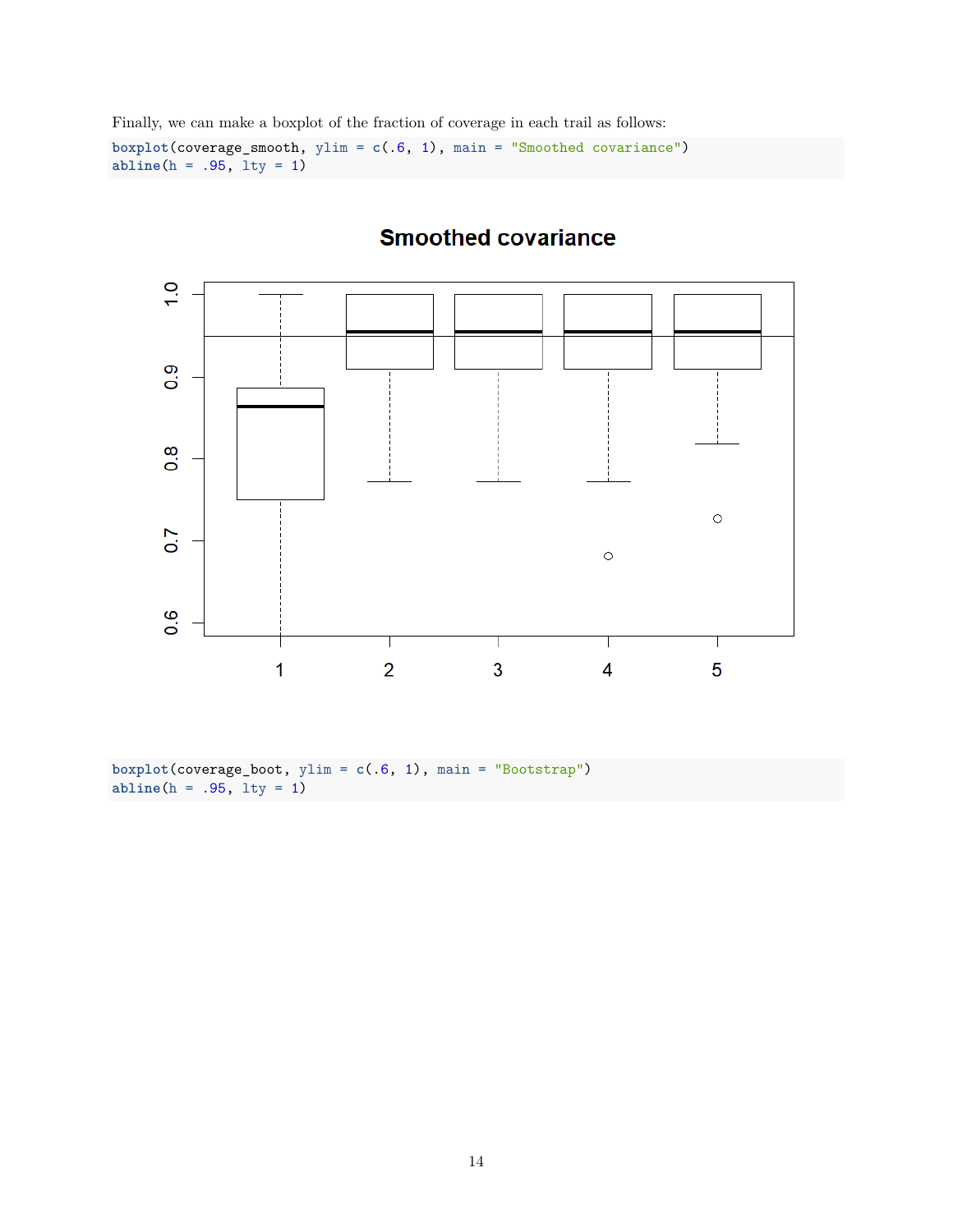## **Bootstrap**



We do alter the learning rate in the previous simulation in order to get a fit when we bootstrap. An alternative could be not to allow for this as done below where failed fits are excluded:

```
n_fails \leftarrow 0
LRs <- 1 # Changed to one value only
eval(boot_exp)
## NULL
n_fails # number of failed estimations
## [1] 0
The means and box plot are given below:
colMeans(coverage_smooth, na.rm = TRUE)
## [1] 0.8122727 0.9481818 0.9500000 0.9468182 0.9400000
colMeans(coverage_boot, na.rm = TRUE)
## [1] 0.8422727 0.9404545 0.9445455 0.9386364 0.9368182
boxplot(coverage_smooth, ylim = c(.6, 1), main = "Smoothed covariance")
```

```
abline(h = .95, lty = 1)
```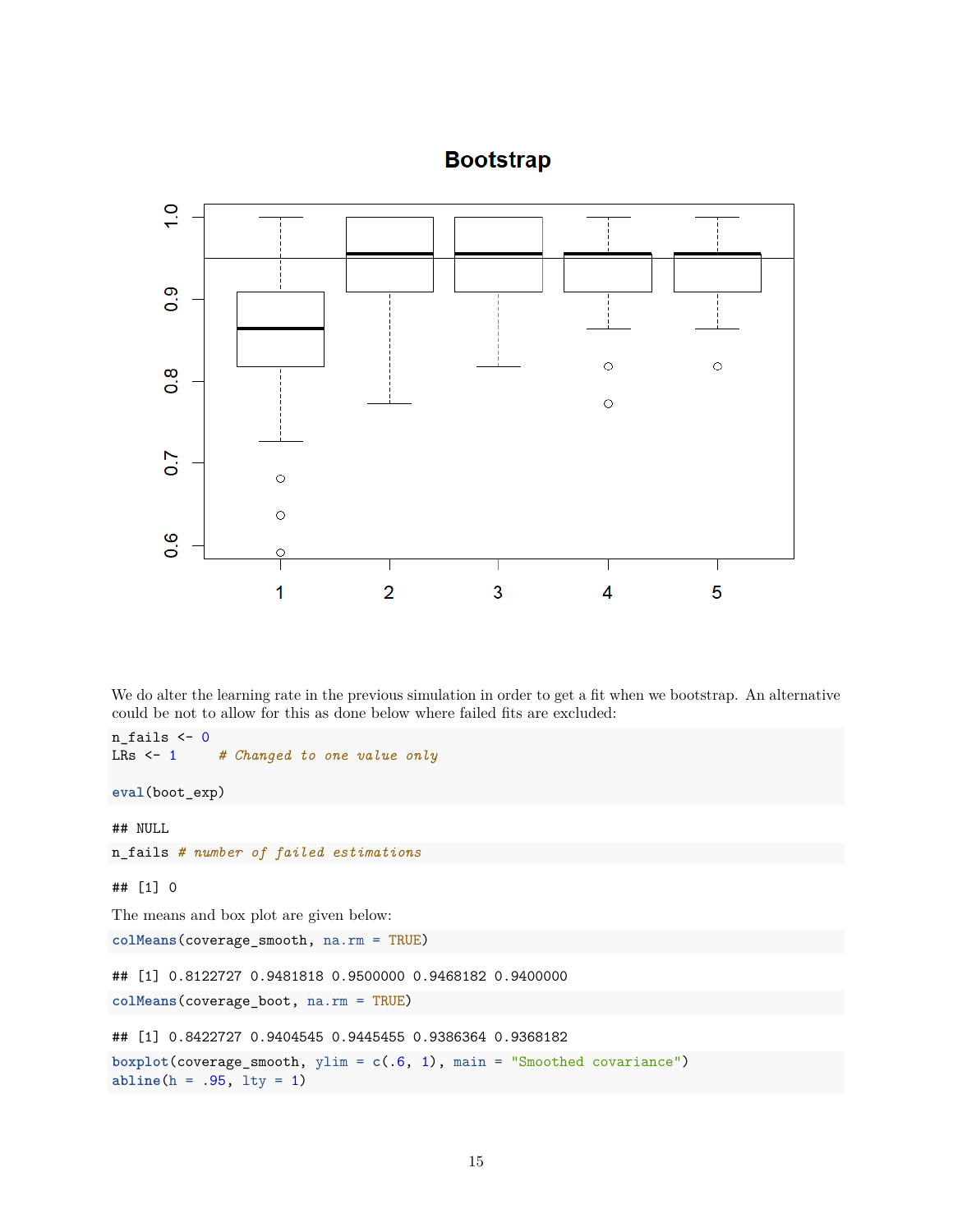

# **Smoothed covariance**

**boxplot**(coverage\_boot, ylim = **c**(.6, 1), main = "Bootstrap") **abline**(h = .95, lty = 1)